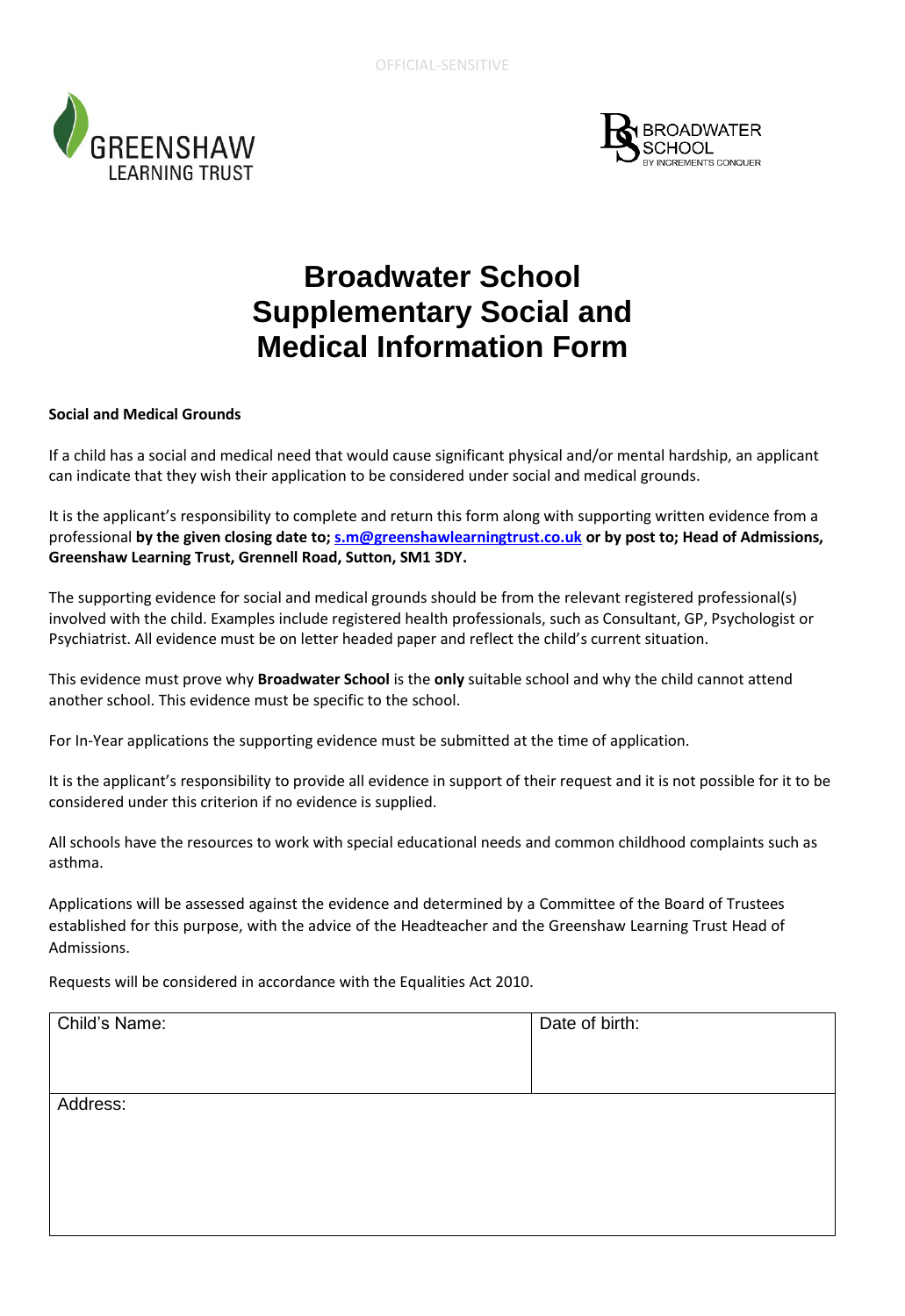Please set out the particular reasons why **Broadwater School** is the **only** suitable school and the difficulties that would be caused if the child had to attend another school.